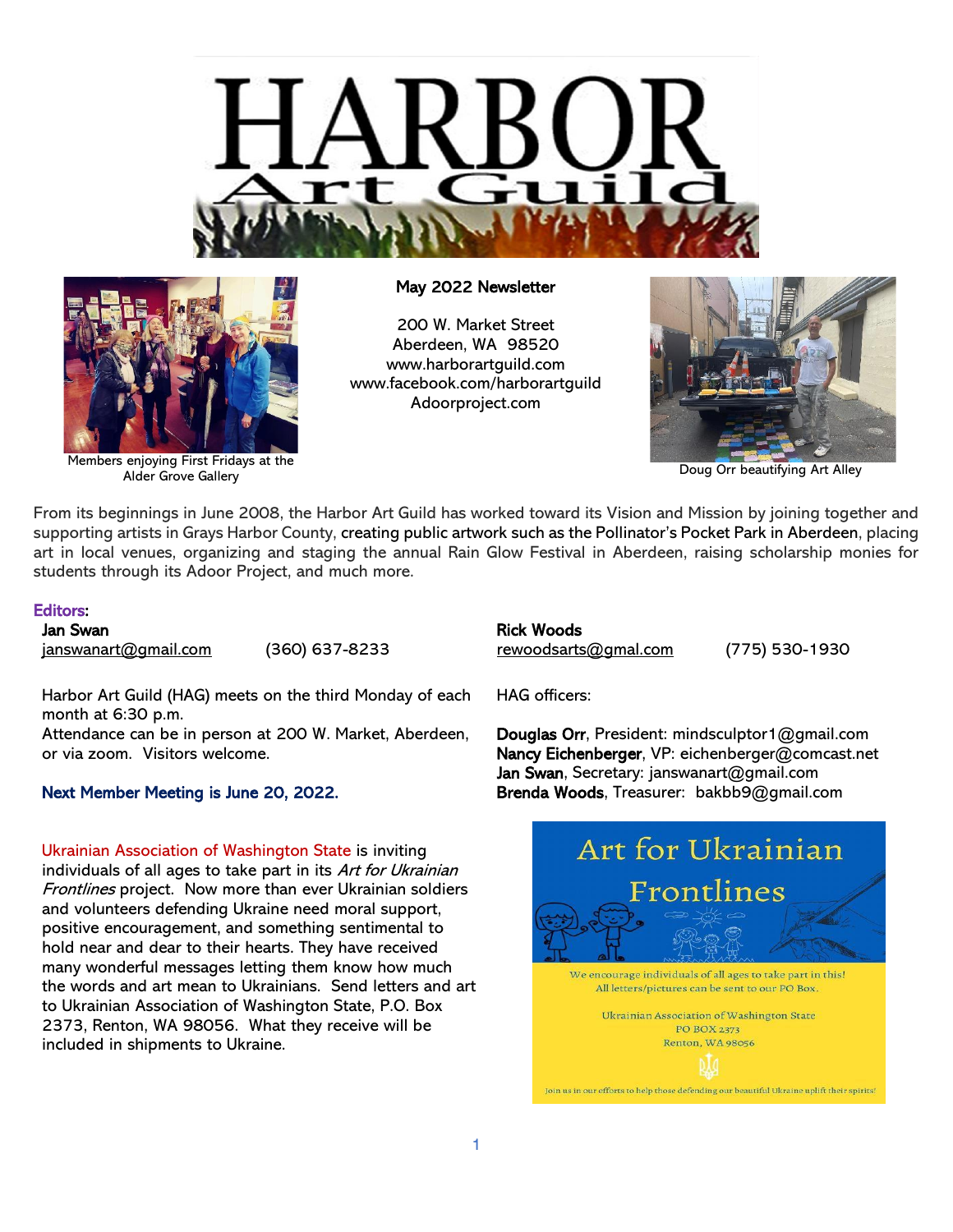Editor's Note: I wanted to let you know that the June issue will be dedicated to Rain Glow Festival 2022, so there will be limited, if any, of the usual sections of the newsletter.

"Creativity is intelligence having fun." Albert Einstein

# Member Notes:

Arlene Eubanks has a Fiber Art Showcase through May 2022 at the Hoquiam Timberland Library.

Marshelle Backes has designed a new website for the Aberdeen group Our Aberdeen. It is quite impressive and features Aberdeen pubic art as well as historic homes. Take a look at [www.ouraberdeen.com.](http://www.ouraberdeen.com/) Marshelle's company is Headquake Media and Design, located in Montesano.

Cara Beth Stevenson has been volunteering in the South Beach Arts Association clay studio in Westport to relearn how to make pottery.

Mary Lou Gregory played with the Salmon Berry Band at the memorial services for Lamont Schillenger.

Jenny Fisher has two new murals scheduled this summer. One is sponsored by the Grays Harbor Audubon Society and will be installed on the ResCom Flooring store wall along 6th Street in Hoquiam. It will feature 23 local bird species and will be anchored by a huge flowering fruit tree. Jenny remembers sitting in the original HAG gallery, designing a mural with a great tree in her head for that very wall. Jenny's second mural will be on the Windermere Real Estate building in Aberdeen. This mural will feature Mount Rainier. We are so pleased Grays Harbor will get new murals this summer!



Pottery by Richard Young

# Artist Opportunities:

The Vestibule in Seattle calls for art for its "Carbon" themed exhibition. Art should raise awareness our carbon footprints, emissions, or cycles through material, form, or content. Single artists or small collectives may submit. Free. Deadline: June 1, 2022. [http://thevestibule.org/call-for](http://thevestibule.org/call-for-work)[work](http://thevestibule.org/call-for-work)

Blick Art Materials is holding its largest competition of the year with prizes! Entry deadline is May 29<sup>th</sup>. To sign up, go to:

[https://www.artistsnetwork.com/art-competitions/artists](https://www.artistsnetwork.com/art-competitions/artists-magazine-annual/?utm_campaign=Artists%20Network%20-%20Competition&utm_medium=email&utm_content=211820410&utm_source=hs_email)[magazine-annual/](https://www.artistsnetwork.com/art-competitions/artists-magazine-annual/?utm_campaign=Artists%20Network%20-%20Competition&utm_medium=email&utm_content=211820410&utm_source=hs_email)

# Volunteer Opportunities:

Rain Glow 2022 – Fast approaching in July, Glow 2022 needs volunteers of all kinds for preparation and helping on the night of the event. Meeting at Art Center May 19 at 6:00 p.m. Contact Doug Orr at [mindsculptor1@gmail.com](mailto:mindsculptor1@gmail.com)

Pollinator Park – This pocket park mosaic project at 208 W. Market in Aberdeen needs volunteers. Contact: Doug mindsculptor1@gmail.com

The Columbia City Gallery in Seattle calls for art for its 15th annual juried exhibit. Fee: \$25. Deadline: June 27, 2022.

[https://artist.callforentry.org/festivals\\_unique\\_info.php?ID](https://artist.callforentry.org/festivals_unique_info.php?ID=10323) [=10323](https://artist.callforentry.org/festivals_unique_info.php?ID=10323)

Three-month fully-funded Artist Residency in Sardinia, Italy in 2023. Deadline May 25, 2022. For more info see [https://boynesartistaward.com](https://boynesartistaward.com/)

Adoor – The artistically painted doors are sold to provide scholarships to students interested in pursuing vocational or artistic training. Contact: Debbi - debbi.j@yahoo.com

Banners – Volunteer artists are needed to design and paint street pole banners. Contact Doug [mindsculptor1@gmail.com](mailto:mindsculptor1@gmail.com)

"It has dawned on me lately that insecurity is one of the biggest killers of art." Alice Walker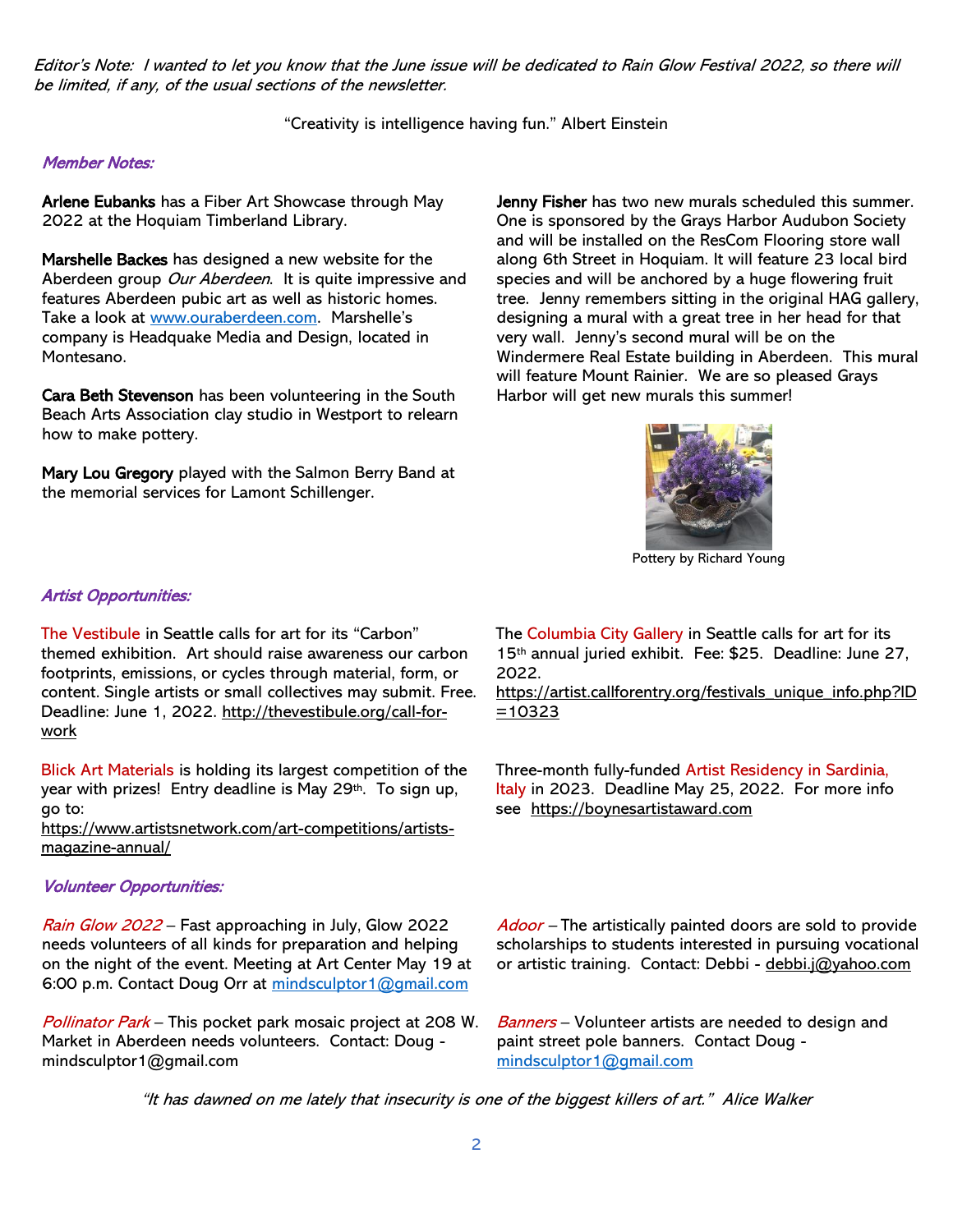# Featured Member Artist: Nancy Farrar-Coughlin Featured Artist's Artwork



Nancy Farrar-Coughlin is an award-winning watercolor and collage artist living in Aberdeen with her husband Rich, a wildlife photographer. Nancy uses her contemporary style to paint birds, landscapes, animals, and figures. Her paintings are characterized by gentle movement, expressive brush strokes, dramatic skies, and vibrant colors. Nancy also creates whimsical collages and greeting cards that depict fantastic magical realms. Nancy was awarded Eastside Association of Fine Arts Chocolate Excellence Award for a painting in the *Wine, Art, and Chocolate* exhibit at Columbia Winery. Nancy exhibits in the Alder Grove Gallery and in Mother Crow's Studio Gallery in Aberdeen.

Nancy's source of inspiration comes from her immediate environment, the outdoors, and her personal life experiences. Walks in the forests and the vistas of the lakes and mountains of the Pacific Northwest fuel her passion to paint.

Nancy has been selling her work since 2007 at local art-walks and in juried and solo gallery exhibits, as well as in wineries and businesses in the Seattle area and in Grays Harbor. Nancy is an experienced art teacher, having taught painting and drawing privately and at the Boys and Girls Club in Kirkland and at the Kirkland Arts Center. Teaching art and making art are intertwined passions for her.

Nancy grew up in New England, and has lived in North Carolina, San Francisco, Sausalito, and Kirkland. Nancy has a BFA from the University of North Carolina at Greensboro.

Nancy credits her passion for art and her artistic skill in large part to her two watercolor mentors - Michele Cooper and Caroline Buchanan, both of the Northwest Watercolor Society.

Nancy's website is currently under construction. She can be contacted at her email address: [watercolorjourney@yahoo.com.](mailto:watercolorjourney@yahoo.com)